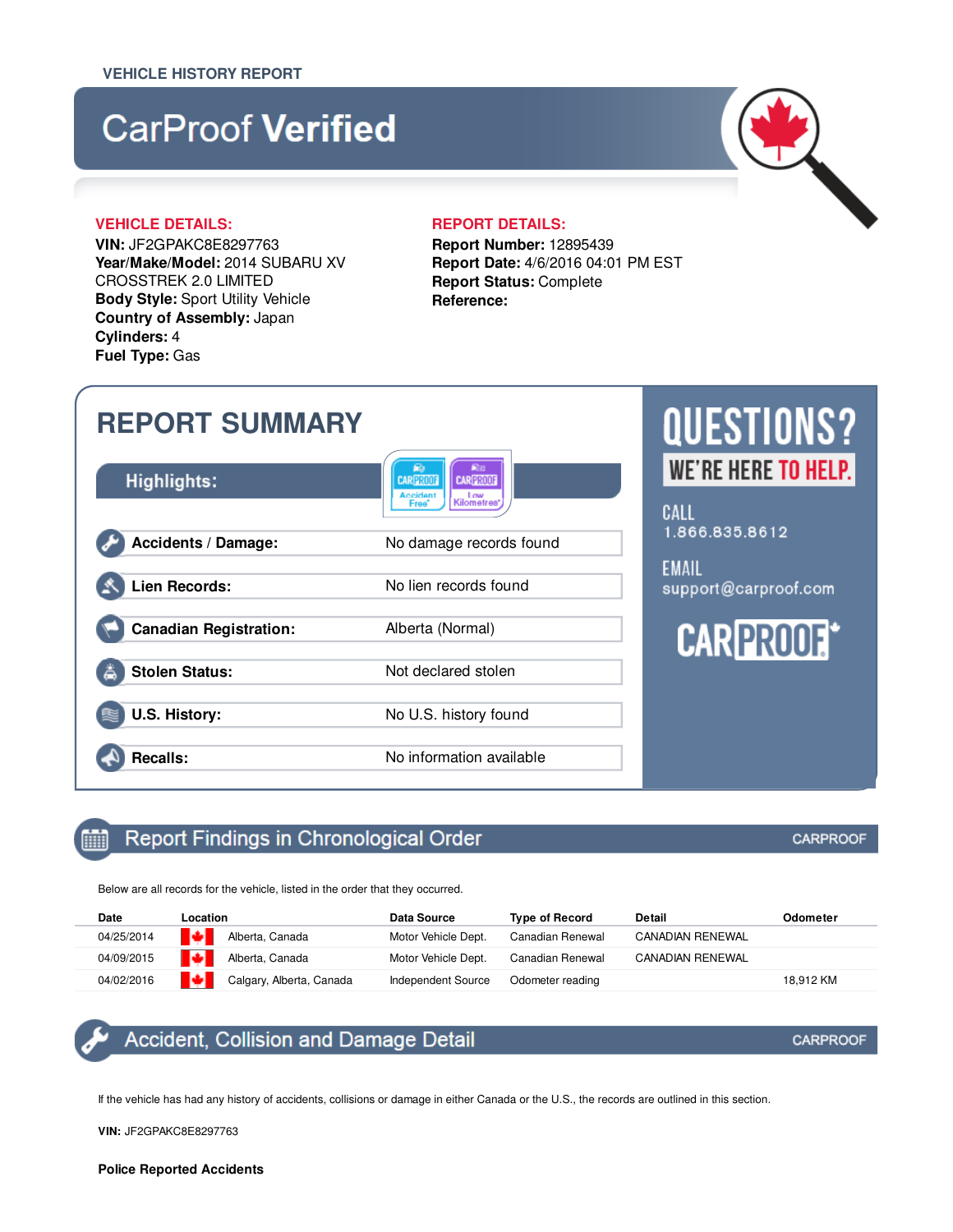Accidents reported by police facilities are listed below.

| <b>Incident Date</b> | <b>Incident Location</b>           | Tvne of Record | ретан<br>____ |
|----------------------|------------------------------------|----------------|---------------|
|                      | No police reported accidents found |                |               |

#### **Accident/Damage Estimates**

Accident estimate records are generated by collision estimating facilities from the process of estimating the amount and extent of damage to a vehicle. Estimates in some cases have associated insurance claims.

| <b>Incident Date</b> | <b>Estimate Location</b> | Estimate Date | Type of Record | Detail | Amount | Odometer |
|----------------------|--------------------------|---------------|----------------|--------|--------|----------|
| No estimates found   |                          |               |                |        |        |          |

### **Insurance Claims**

The insurance claims identified in this report do not include any medical pay-outs, damage to other vehicles, damage to property, towing, rental cars, or any other incidental damages.

| <b>Incident Date</b> | _ocation<br>Incident L<br>. | Type of Record<br>. | Detail<br>. | mount | <b>)dometer</b><br>. |
|----------------------|-----------------------------|---------------------|-------------|-------|----------------------|
| No claims found      |                             |                     |             |       |                      |
|                      |                             |                     |             |       |                      |

### **Other Damage Records**

Any other damage records found are listed below.

| <b>Incident Date</b>          | <b>Incident Location</b> | Tvpe of Record | Detail | Odometei |
|-------------------------------|--------------------------|----------------|--------|----------|
| No other damage records found |                          |                |        |          |

## Lien Status

This section outlines a summary of any enforceable security interests (liens) on the vehicle in Canada. If a lien is found, further details will appear below the chart, as well as contact information for the regional office to contact for more information.

| <b>Province</b>          | Lien                      |
|--------------------------|---------------------------|
| Alberta                  | No enforceable lien found |
| <b>British Columbia</b>  | No enforceable lien found |
| Manitoba                 | No enforceable lien found |
| New Brunswick            | No enforceable lien found |
| Newfoundland             | No enforceable lien found |
| Nova Scotia              | No enforceable lien found |
| Northwest Territories    | No enforceable lien found |
| Nunavut                  | No enforceable lien found |
| Ontario                  | No enforceable lien found |
| Prince Edward Island     | No enforceable lien found |
| Quebec                   | No enforceable lien found |
| Saskatchewan             | No enforceable lien found |
| <b>Yukon Territories</b> | No enforceable lien found |
|                          |                           |



## **CARPROOF Canadian Lien Guarantee**

Our search results accurately reflect the government records of each database in Canada at the time the search request is made. If for some reason our search report fails to accurately reflect the Canadian enforceable lien status of a vehicle at the time of the search, CARPROOF will reimburse the party that purchased the report and relied on it to their detriment to a maximum amount of (1) the value of the car (2) the value of the lien (3) Five Thousand Dollars Canadian (\$5,000.00), whichever is lower.

## **Canadian Registration**

This section details where in Canada the vehicle is now or has ever been registered, as well as the status (Inspection Required, Normal, Non-repairable, Rebuilt, Salvage, Stolen) of the vehicle in those jurisdictions.

| Jurisdiction            | <b>Branding</b> | <b>Detail</b>                                                    |
|-------------------------|-----------------|------------------------------------------------------------------|
| Alberta                 | <b>NORMAL</b>   | This vehicle has been registered as Normal in this jurisdiction. |
| <b>British Columbia</b> | Not found       |                                                                  |
| Manitoba                | Not found       |                                                                  |
| New Brunswick           | Not found       |                                                                  |

## **CARPROOF**

**CARPROOF**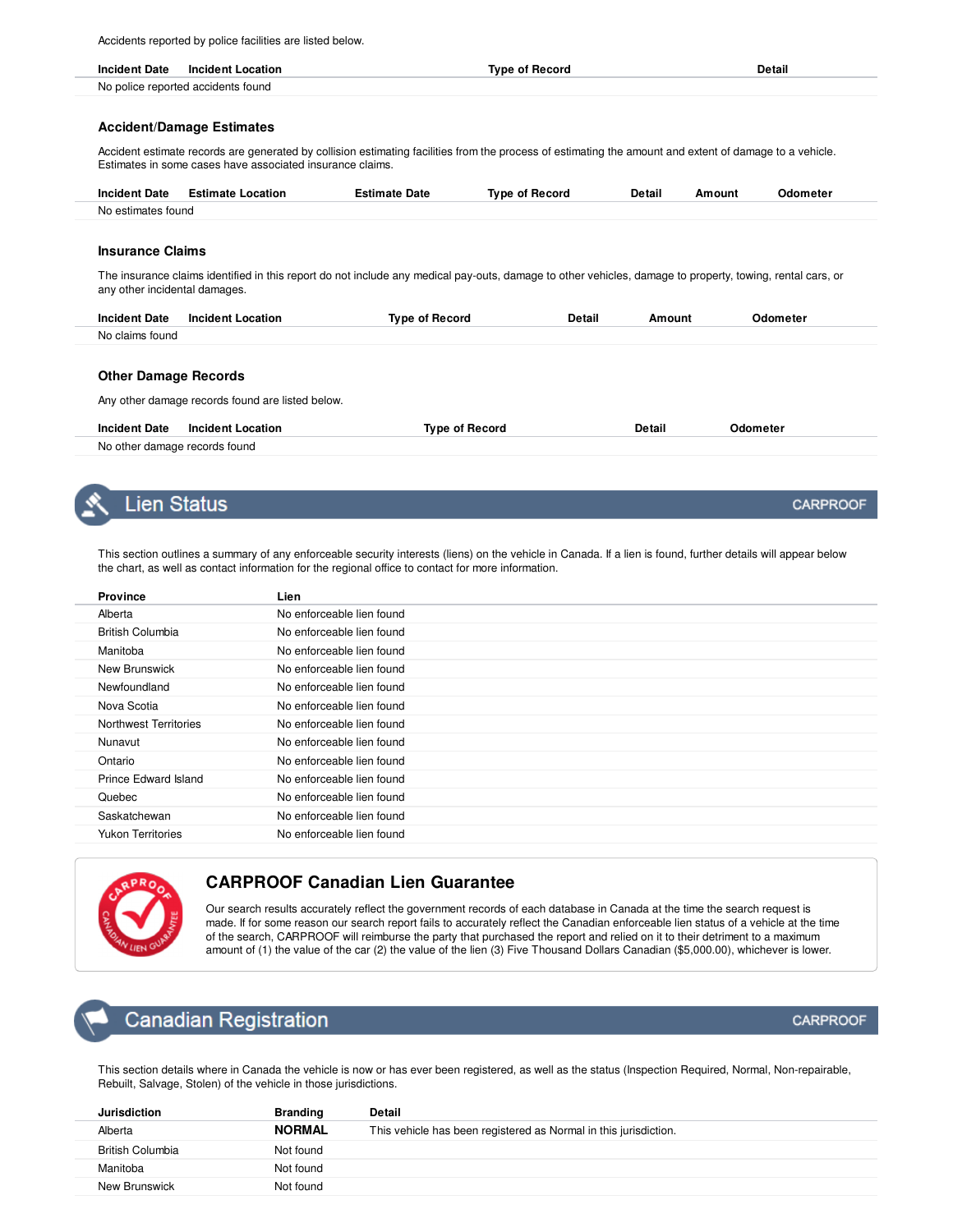| Jurisdiction             | <b>Branding</b> | Detail |
|--------------------------|-----------------|--------|
| Newfoundland             | Not found       |        |
| Nova Scotia              | Not found       |        |
| Northwest Territories    | Not found       |        |
| Nunavut                  | Not found       |        |
| Ontario                  | Not found       |        |
| Prince Edward Island     | Not found       |        |
| Quebec                   | Not found       |        |
| Saskatchewan             | Not found       |        |
| <b>Yukon Territories</b> | Not found       |        |
|                          |                 |        |

## **Stolen Vehicle Check**

This section outlines data from the Canadian Police Information Centre (CPIC), which is operated by the RCMP under the stewardship of National Police Services, on behalf of the Canadian law enforcement community.

#### **Stolen Vehicle Check**

Not declared stolen.

**Import Records** 

If the vehicle was imported into Canada or the U.S., you will find details below.

#### **Import Records**

No vehicle import records found

## United States Vehicle History

In addition to comprehensive vehicle history from across Canada, CARPROOF also thoroughly searches the United States for any details. If the vehicle had any events in the U.S., you will find them below. Details about accidents, collision and damage, or any import records will appear in those other sections of your report.

# : Experian

| <b>Item Checked</b> | Result | <b>Item Checked</b>           | Result    | <b>Item Checked</b>      | Result    |
|---------------------|--------|-------------------------------|-----------|--------------------------|-----------|
| Abandoned           | No     | <b>Accident Data</b>          | <b>No</b> | <b>Corrected Title</b>   | <b>No</b> |
| Damaged             | No     | <b>Driver Education</b>       | <b>No</b> | Duplicate Title          | No        |
| Emission / Safety   | No     | Fire Damage                   | <b>No</b> | Fire Damage Incident     | No        |
| Frame Damage        | No     | Government Use                | <b>No</b> | <b>Grey Market</b>       | <b>No</b> |
| Hail Damage         | No     | Insurance Loss                | <b>No</b> | Junk                     | <b>No</b> |
| Lease               | No     | Lemon / Manufacturer Buy-back | <b>No</b> | Lien                     | No        |
| Livery Use          | No     | Major Damage                  | <b>No</b> | NHTSA Crash Test Vehicle | <b>No</b> |
| Odometer Problem    | No     | Police Use                    | <b>No</b> | Rebuilt/Rebuildable      | <b>No</b> |
| Rental / Fleet      | No     | Repossessed                   | <b>No</b> | Salvage                  | <b>No</b> |
| Salvage Auction     | No     | Storm Area Registration/Title | <b>No</b> | Taxi                     | <b>No</b> |
| Theft               | No     | <b>Water Damage</b>           | <b>No</b> |                          |           |

**Recalls** 

No safety recall information available as of the date/time that this report was generated. For additional safety recall information and non-safety related recall campaigns, please contact your local dealer or visit Subaru's website.

CARPROOF searches many other data providers for vehicle details, and if there are any records found, the balance will appear in this section.



**CARPROOF** 

**CARPROOF** 

**CARPROOF**